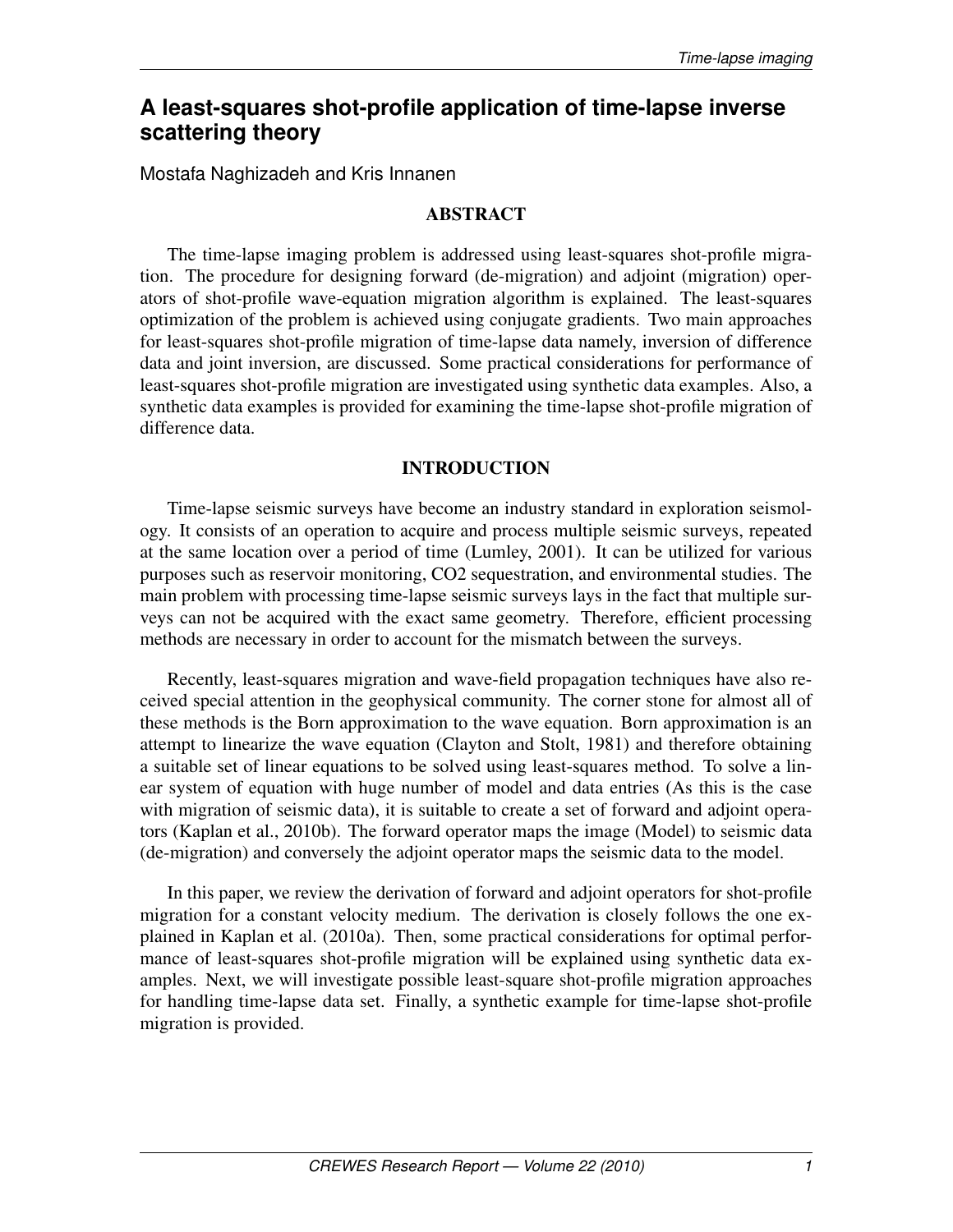#### **THEORY**

### Shot-profile migration and de-migration operators

Least-squares migration offers a robust numerical appoach to deal with migration of incomplete seismic data sets (Nemeth et al., 1999). It depends on building de-migration and migration operators, which map from model-space to data-space (the forward operator), and from data-space to model-space (adjoint operator), respectively. For shot-profile migration the Born approximation is used, which is a first order approximation to the scattering potential. Here, we summarize the constant velocity shot-profile wave-equation migration and de-migration operators.

The forward operator (de-migration) models the scattered seismic wave-field using the Born approximation under the assumption of an acoustic and constant velocity Green's function so that (Kaplan et al., 2010a),

$$
\psi_s(\mathbf{x}_g, z_g | \mathbf{x}_s, z_s; \omega) = f(\omega) \iint_{-\infty}^{\infty} G_0(\mathbf{x}_g, z_g | \mathbf{x}', z'; \omega) \left(\frac{\omega}{c_0}\right)^2 \alpha(\mathbf{x}', z') G_0(\mathbf{x}', z' | \mathbf{x}_s, z_s; \omega) d\mathbf{x}' dz',
$$
\n(1)

where  $G_0$  is a Green's function for constant acoustic wave-speed  $c_0$ , and such that,

$$
G_0(\mathbf{x}_g, z_g | x', z'; \omega) = \frac{1}{2\pi} \int_{-\infty}^{\infty} \left( -\frac{1}{i4k_{gz}} \right) e^{-i\mathbf{k}_{gx} \cdot (\mathbf{x}' - \mathbf{x}_g)} e^{ik_{gz} |z_g - z'|} d\mathbf{k}_{gx}.
$$
 (2)

In equation 1,  $\alpha$  is the first order approximation to the scattering potential. Within the context of least-squares migration and SPDR,  $\alpha$  is the model (a migrated shot gather). The forward operator in equation 1 describes the mapping from the approximate scattering potential  $\alpha$  (the model-space) to the scattered wave-field  $\psi_s$  (the data-space) recorded at geophone positions  $(\mathbf{x}_g, z_g)$  where  $\mathbf{x}_g = (x_g, y_g)$ , and due to the seismic source  $f(\omega)$ located at  $(\mathbf{x}_s, z_s)$  where  $\mathbf{x}_s = (x_s, y_s)$ . Equation 1 integrates over all possible scattering points  $(x', z')$  where  $x' = (x', y')$ . The vertical wave-number  $k_{gz}$  in equation 2 is given by the dispersion relation,

$$
k_{gz} = sgn(\omega) \sqrt{\frac{\omega^2}{c_0^2} - \mathbf{k}_{gx} \cdot \mathbf{k}_{gx}},
$$
\n(3)

where  $\mathbf{k}_{gx} = (k_{gx}, k_{gy})$  are the lateral wave-numbers (Fourier conjugate variables of  $\mathbf{x}_g =$  $(x_g, y_g)$ ). The dispersion relation plays a role in understanding the null-space of the demigration operator.

After a series of mathematical derivations which its detail can be found in Kaplan et al. (2010a) we derive an efficient numerical forward and adjoint operators for shot profile migration. Let's assume that the earth model is partitioned into  $n_z$  layers of constant thickness  $\Delta z$ . First, we define  $v_{s(l)}$  for  $l = 1 \ldots n_z$  such that,

$$
v_{s(1)}(\mathbf{k}_{gx}, \omega; \mathbf{x}_s) = u_{p(1)}(\mathbf{k}_{gx}, \omega)g(\mathbf{k}_{gx}, \mathbf{x}_s, \omega)
$$
  
\n
$$
v_{s(l)}(\mathbf{k}_{gx}, \omega; \mathbf{x}_s) = \Delta u_p(\mathbf{k}_{gx}, \omega) v_{s(l-1)}(\mathbf{k}_{gx}, \omega; \mathbf{x}_s),
$$
\n(4)

where  $u_{p(1)} = \exp(ik_{gz}(z_1-z_0))/(i4k_{gz})$  and  $\Delta u_p = \exp(ik_{gz}\Delta z)$  are phase shift operators and  $g(\mathbf{k}_{gx}, \mathbf{x}_s, \omega) = 2\pi f(\omega)e^{-i\mathbf{k}_{gx} \cdot \mathbf{x}_s}$  is the synthetic source term. Second, we define  $v_{r(l)}$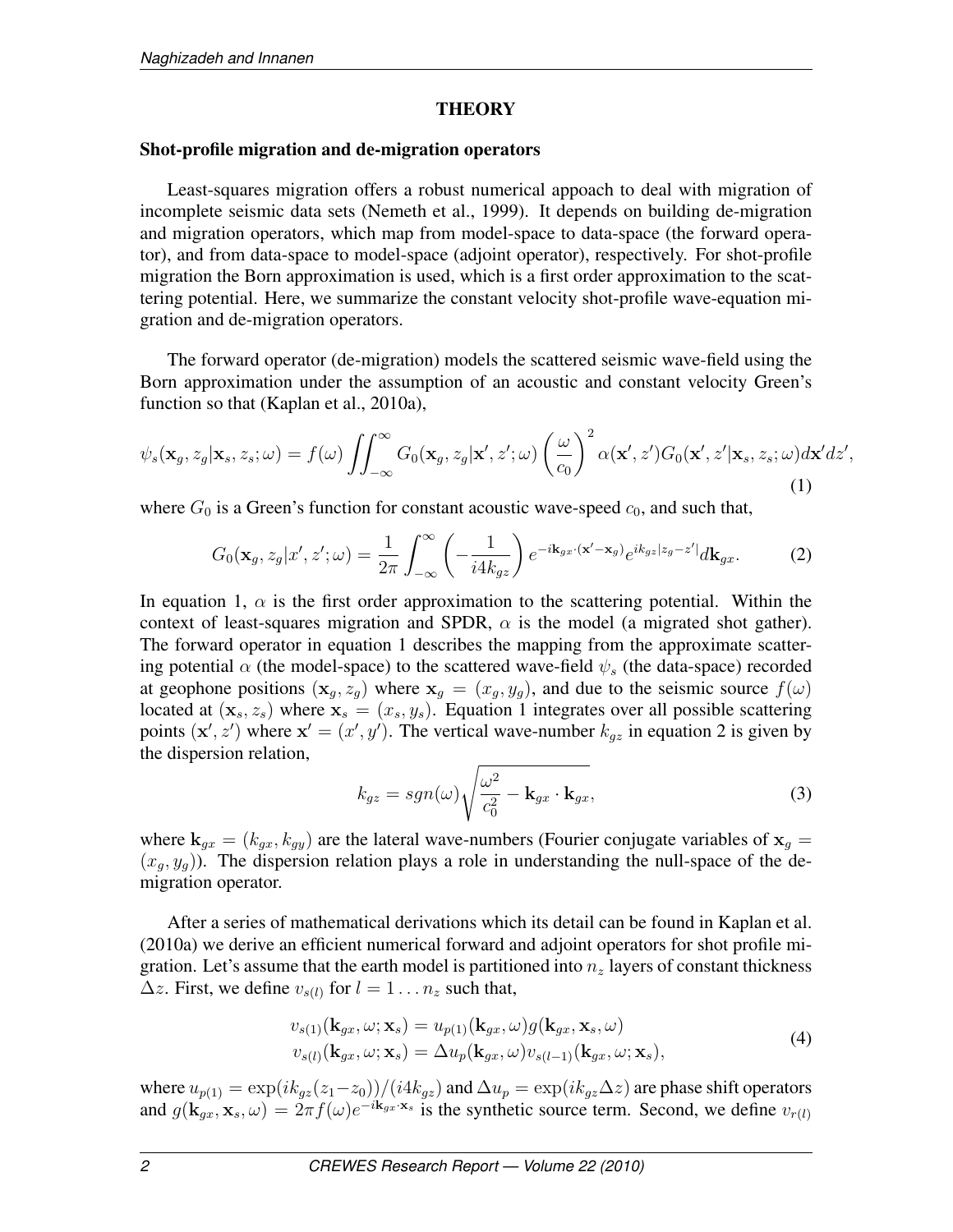so that,

$$
v_{r(1)}(\mathbf{k}_{gx}, \omega) = u_{p(1)}(\mathbf{k}_{gx}, \omega)
$$
  
\n
$$
v_{r(l)}(\mathbf{k}_{gx}, \omega) = \Delta u_p(\mathbf{k}_{gx}, \omega) v_{r(l-1)}(\mathbf{k}_{gx}, \omega).
$$
\n(5)

Then the forward operator becomes,

$$
\psi_s(\mathbf{k}_{gx}, \omega; \mathbf{x}_s) = \left(\frac{\omega}{c_0}\right)^2 \Delta z \sum_{l=1}^{n_z} v_{r(l)}(\mathbf{k}_{gx}, \omega) \mathcal{F}\left[\mathcal{F}^* v_{s(l)}(\mathbf{k}_{gx}, \omega; \mathbf{x}_s)\right] \alpha(\mathbf{x}_g, z_l; \mathbf{x}_s).
$$
 (6)

Equations 4-6 constitute an algorithm that implements the de-migration operator and the main load of computation is in the two two-dimensional Fourier transforms required per depth and frequency.

The implementation of the adjoint operator is also derived using two iterations. First, we define  $v_{s(l)}^*$  for  $l = 1 \dots n_z$  so that,

$$
v_{s(1)}^*(\mathbf{k}_{gx}, \omega; \mathbf{x}_s) = u_{p(1)}^*(\mathbf{k}_{gx}, \omega)g^*(\mathbf{k}_{gx}, \mathbf{x}_s, \omega)
$$
  

$$
v_{s(l)}^*(\mathbf{k}_{gx}, \omega; \mathbf{x}_s) = \Delta u_p^*(\mathbf{k}_{gx}, \omega)v_{s(l-1)}^*(\mathbf{k}_{gx}, \omega; \mathbf{x}_s).
$$
 (7)

Second, we define  $v_{r(l)}^*$  for  $l = 1 \dots n_z$  so that,

$$
v_{r(1)}^*(\mathbf{k}_{gx}, \omega; \mathbf{x}_s) = u_{p(1)}^*(\mathbf{k}_{gx}, \omega) \psi_s(\mathbf{k}_{gx}, \omega; \mathbf{x}_s)
$$
  
\n
$$
v_{r(l)}^*(\mathbf{k}_{gx}, \omega; \mathbf{x}_s) = \Delta u_p^*(\mathbf{k}_{gx}, \omega) v_{r(l-1)}^*(\mathbf{k}_{gx}, \omega; \mathbf{x}_s).
$$
\n(8)

Then, the adjoint operator becomes,

$$
\alpha^{\dagger}(\mathbf{x}_{g}, z_{l}; \mathbf{x}_{s}) = \Delta \omega \sum_{j} \left(\frac{\omega_{j}}{c_{0}}\right)^{2} \left[\mathcal{F}^{*} v_{s(l)}^{*}(\mathbf{k}_{gx}, \omega; \mathbf{x}_{s})\right] \mathcal{F}^{*} v_{r(l)}^{*}(\mathbf{k}_{gx}, \omega; \mathbf{x}_{s}), \tag{9}
$$

again requiring two two dimensional Fourier transforms per depth and frequency. Equation 9 is shot-profile migration for a constant velocity reference medium.

#### Least-squares shot-profile migration

The cost function for weighted least-squares inversion of shot-profile migration can be expressed as

$$
\phi(\mathbf{m}) = ||\mathbf{W}_d(\mathbf{d}^{obs} - \mathbf{L}\mathbf{m})||_2^2 + \mu ||\mathbf{W}_m \mathbf{m}||_2^2
$$
 (10)

$$
= \phi_d(\mathbf{m}) + \mu \phi_m(\mathbf{m}), \qquad (11)
$$

where  $d^{obs}$  is the observed data (shot record), m is the subsurface model and L is the forward (de-migration) operator. Also,  $W_d$  are data weights, and  $W_m$  are model weights. It is convenient to partition the cost function into two components  $\phi_d$  and  $\phi_m$ , with  $\phi_d$  being the data misfit function, and  $\phi_m$  being the model-norm function. The parameter  $\mu$  allows for a trade-off between fitting the observed data, and honoring the model-norm. Finding the minimum of equation 13 results in the normal equations,

$$
(\mathbf{L}^H \mathbf{W}_d^H \mathbf{W}_d \mathbf{L} + \mu \mathbf{W}_m^H \mathbf{W}_m) \mathbf{m} = \mathbf{L}^H \mathbf{W}_d^H \mathbf{W}_d \mathbf{d}^{obs},
$$
(12)

which is solved to find an optimal scattering potential.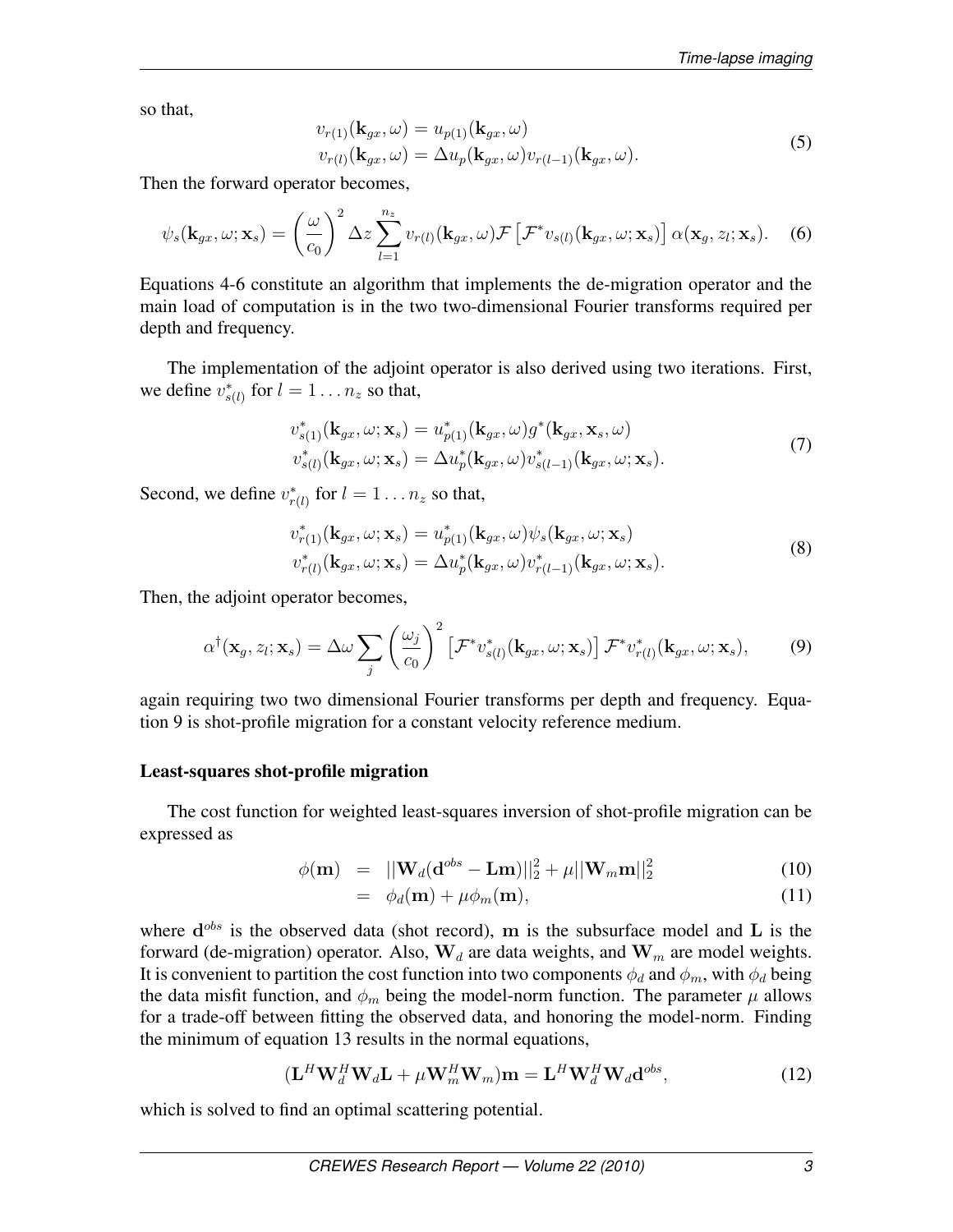## Least-squares shot-profile migration for time-lapse application

### *Inversion of difference section*

The first approach to apply least-squares shot-profile migration for time-lapse surveys is to use the difference data between base and monitor surveys. Innanen and Naghizadeh (2010) show that such an approximation is valid in the linear approximation of inverse scattering theory. The linear system of equations can be expressed as

$$
\phi(\mathbf{m}_{diff}) = ||\mathbf{W}_d(\mathbf{d}_{diff} - \mathbf{L}\mathbf{m}_{diff})||_2^2 + \mu ||\mathbf{W}_m \mathbf{m}_{diff}||_2^2, \tag{13}
$$

where  $m_{diff}$  and  $d_{diff}$  are the difference model and data difference sections, respectively. For difference data one can use exactly the same adjoint and forward operators from ordinary least-squares shot-profile migration. In the examples section we will provide a simple example for this type of time-lapse inversion.

## *Joint inversion of base and monitor surveys*

Another alternative for time-lapse inversion is the joint inversion. Some modifications are required for applying joint least-squares shot-profile migration for time-lapse data. Let's  $d_b$  and  $d_m$  represent the data sets for base and monitor surveys, respectively. Similarly,  $m_b$  and  $m_m$  represent the subsurface scattering potential at base and monitor survey, respectively. One can make an augmented linear system of equation for time-lapse survey

$$
\left[\begin{array}{c}\n\mathbf{d}_b \\
\mathbf{d}_m\n\end{array}\right] = \left[\begin{array}{cc}\n\mathbf{L}_b & 0 \\
0 & \mathbf{L}_m\n\end{array}\right] \left[\begin{array}{c}\n\mathbf{m}_b \\
\mathbf{m}_m\n\end{array}\right] + \left[\begin{array}{c}\n\mathbf{n}_b \\
\mathbf{n}_m\n\end{array}\right],
$$
\n(14)

where  $n_b$  and  $n_m$  are noises in base and monitor surveys, respectively. A regularized solution can be found by minimizing the following cost function (Ayeni and Biondi, 2010)

$$
J = \left\| \begin{bmatrix} \mathbf{L}_b & 0 \\ 0 & \mathbf{L}_m \end{bmatrix} \begin{bmatrix} \mathbf{m}_b \\ \mathbf{m}_m \end{bmatrix} - \begin{bmatrix} \mathbf{d}_b \\ \mathbf{d}_m \end{bmatrix} \right\|^2
$$
  
+ 
$$
\left\| \begin{bmatrix} \mu_b \mathbf{R}_b & 0 \\ 0 & \mu_m \mathbf{R}_m \end{bmatrix} \begin{bmatrix} \mathbf{m}_b \\ \mathbf{m}_m \end{bmatrix} \right\|^2
$$
  
+ 
$$
\left\| \begin{bmatrix} \lambda_b \mathbf{D}_b & \lambda_m \mathbf{D}_m \end{bmatrix} \begin{bmatrix} \mathbf{m}_b \\ \mathbf{m}_m \end{bmatrix} \right\|^2,
$$
 (15)

Where  $\mathbf{R}_b$  and  $\mathbf{R}_m$  are model regularization terms and  $\mathbf{D}_b$  and  $\mathbf{D}_m$  are temporal regularization terms. Model regularization terms impose specific restrictions on each of the base and monitor surveys while the temporal regularization highlights some relationship between the base and monitor surveys. The model regularization can be in the form of smoothness or sparseness for spatial dimensions and the temporal regularization can be a derivative operator serving to magnify the differences between the models.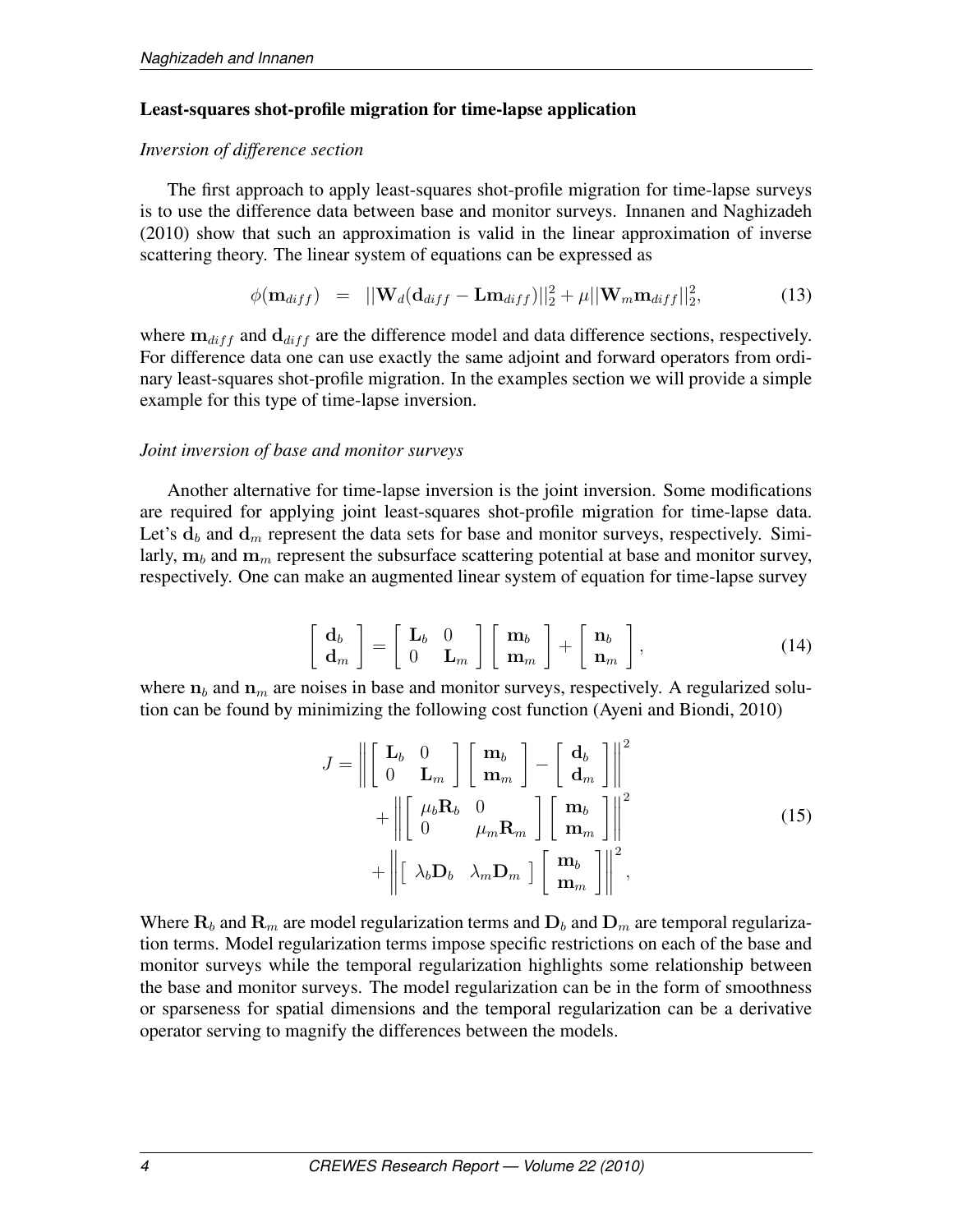

FIG. 1. Modeling and migration of two scatterers without zero-padding of the spatial axis. a) Scattering model. b) Forward modeled data. c) Adjoint model.



FIG. 2. Modeling and migration of two scatterers with zero-padding of the spatial axis. a) Scattering Model. b) Forward modeled data. c) Adjoint model.

# EXAMPLES

#### Implementation of shot-profile migration

Several practical issues need to be taken into account for an efficient implementation of the least-squares shot-profile migration. Since the theoretical application of wave-equation migration method is developed in the Fourier domain, one has to be aware of the possible artifacts that can be produced in the Fourier domain. One of the important issues is the proper zero-padding of both data and model spaces to avoid the wrap-around artifact in the Fourier domain. Figure 1 shows a simple example of the outputs of forward and adjoint operators of shot-profile migration without zero-padding. Figure 1a shows the original model with two point scatterers at  $(x, z) = \{(750, 1000), (1250, 1000)\}\.$  The source is located at  $(x_s, z_s) = (1000, 0)$ . Figure 1b shows the output of forward modeling operator (de-migration). There are high amplitude artifacts at the bottom of the shot gather. Figure 1c shows the output of applying adjoint operator (migration) on the synthetic data in Figure 1b. The adjoint model also suffers from some artifact due to no zero-padding of the model and data spaces. Figure 2 shows the same modeling test as in Figure 1 but this time with proper zero-padding of the model and data spaces. Both the data (Figure 2b) and the adjoint model (Figure 2c) spaces are now artifact-free.

Figure 3 shows another test with point scatterers located as the same location as the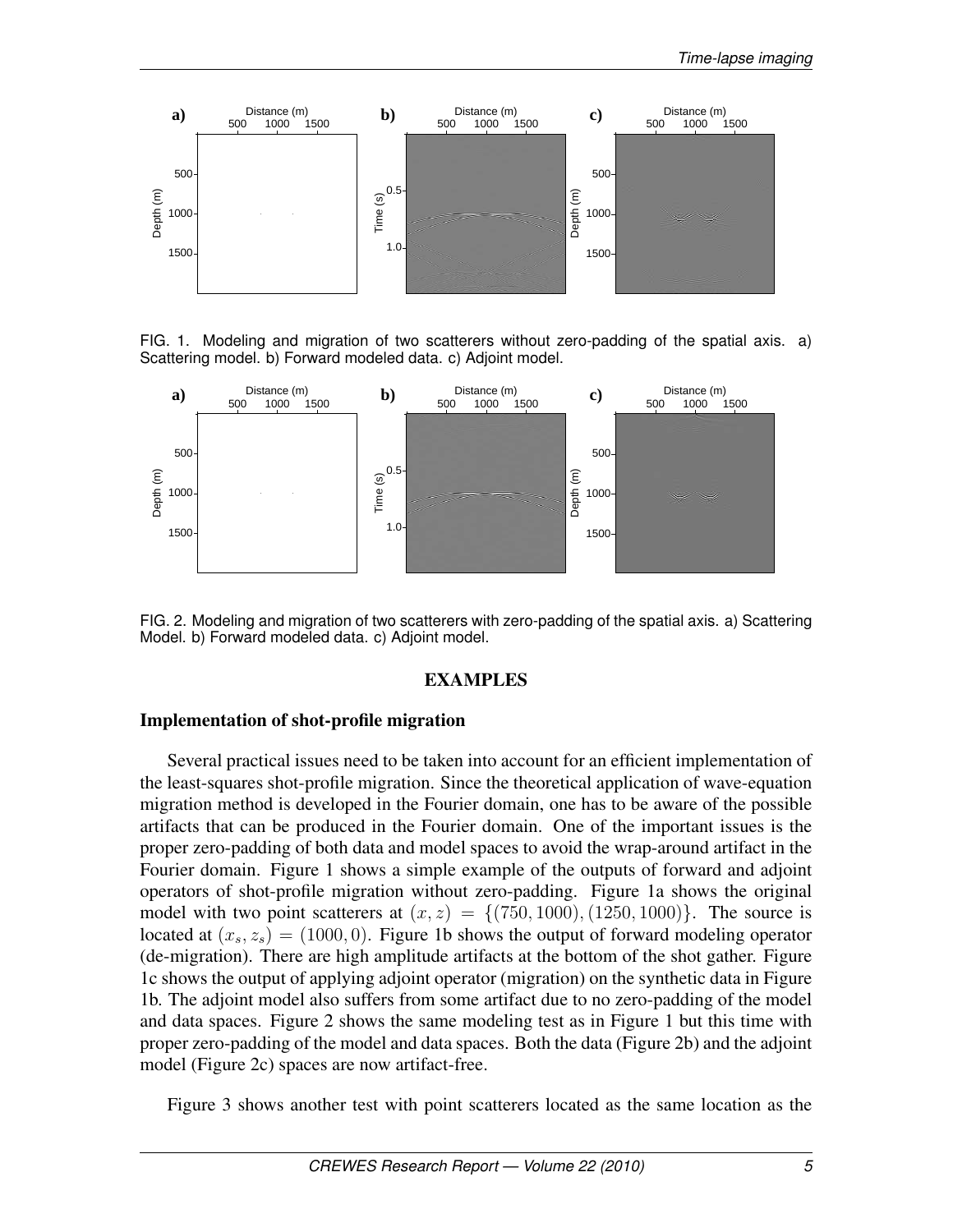

FIG. 3. Modeling and migration of two scatterers without zero-padding of the spatial axis. a) Scattering Model. b) Forward modeled data. c) Adjoint model.



FIG. 4. Modeling and migration of two scatterers with zero-padding of the spatial axis.a) Scattering Model. b) Forward modeled data. c) Adjoint model.

model in Figure 1a. For this test the source is located at  $(x_s, z_s) = (0, 0)$ . Figures 3b and 3c show the outputs for data and adjoint model spaces with no zero-padding, respectively. Figures 4b and 4c show the data and model spaces after using proper zero-padding for both model and data spaces. It is clear that zero-padding has eliminated great amount of artifacts in both data and model spaces. Also notice that the quality of imaging for point scatterers is directly related to the aperture cover of the source.

In the next example (Figure 5a), we placed the point scatterers in different depths  $(x, z) = \{(750, 750), (1250, 1250)\}.$  Figures 5b and 5c show the data and adjoint model spaces of shot-profile migration without zero-padding. The artifacts due to this careless handling of the model and data spaces can be seen in both spaces. Figures 6b and 6c show the data and adjoint model spaces of shot-profile migration with zero-padding. The artifacts due to the sharp edge of model and space are now less apparent.

Figure 7a shows a synthetic model of a geological fault-like structure. Figures 7b and 7c show the data and adjoint model spaces using the forward and adjoint operators, respectively. The source in this example is located at  $(x_s, z_s) = (500, 0)$ . It is clear that the migration has a cone of aperture on which the imaging is carried out with high resolution. As the location of the scatterers get further from the shot, the resolution of final adjoint model deteriorates. This example has been carried out using only a single shot but one can have several shots (as it is the case with seismic surveys) and the contribution from various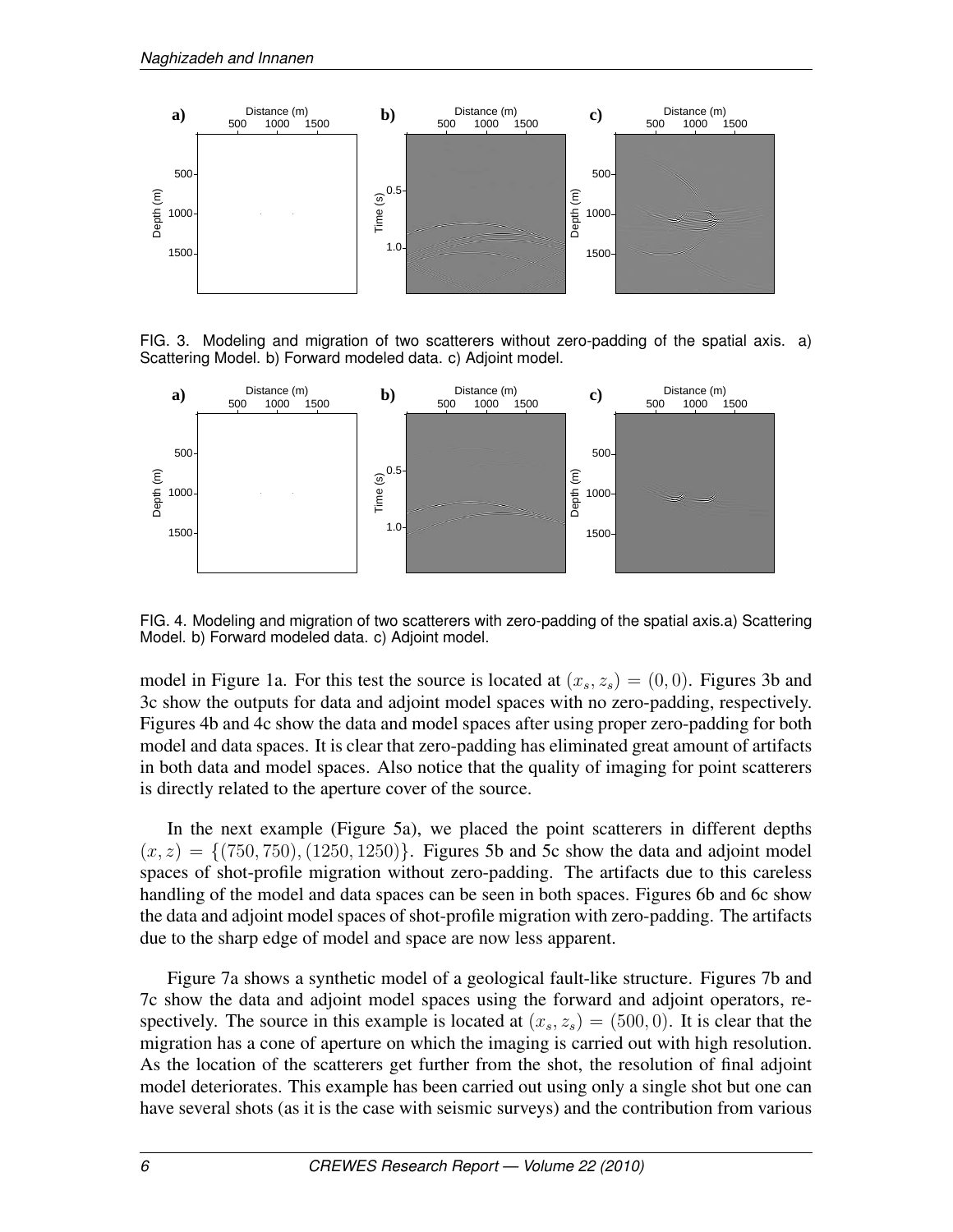

FIG. 5. Modeling and migration of two scatterers without zero-padding of the spatial axis. a) Scattering Model. b) Forward model-led data. c) Adjoint model.



FIG. 6. Modeling and migration of two scatterers with zero-padding of the spatial axis. a) Scattering Model. b) Forward modeled data. c) Adjoint model.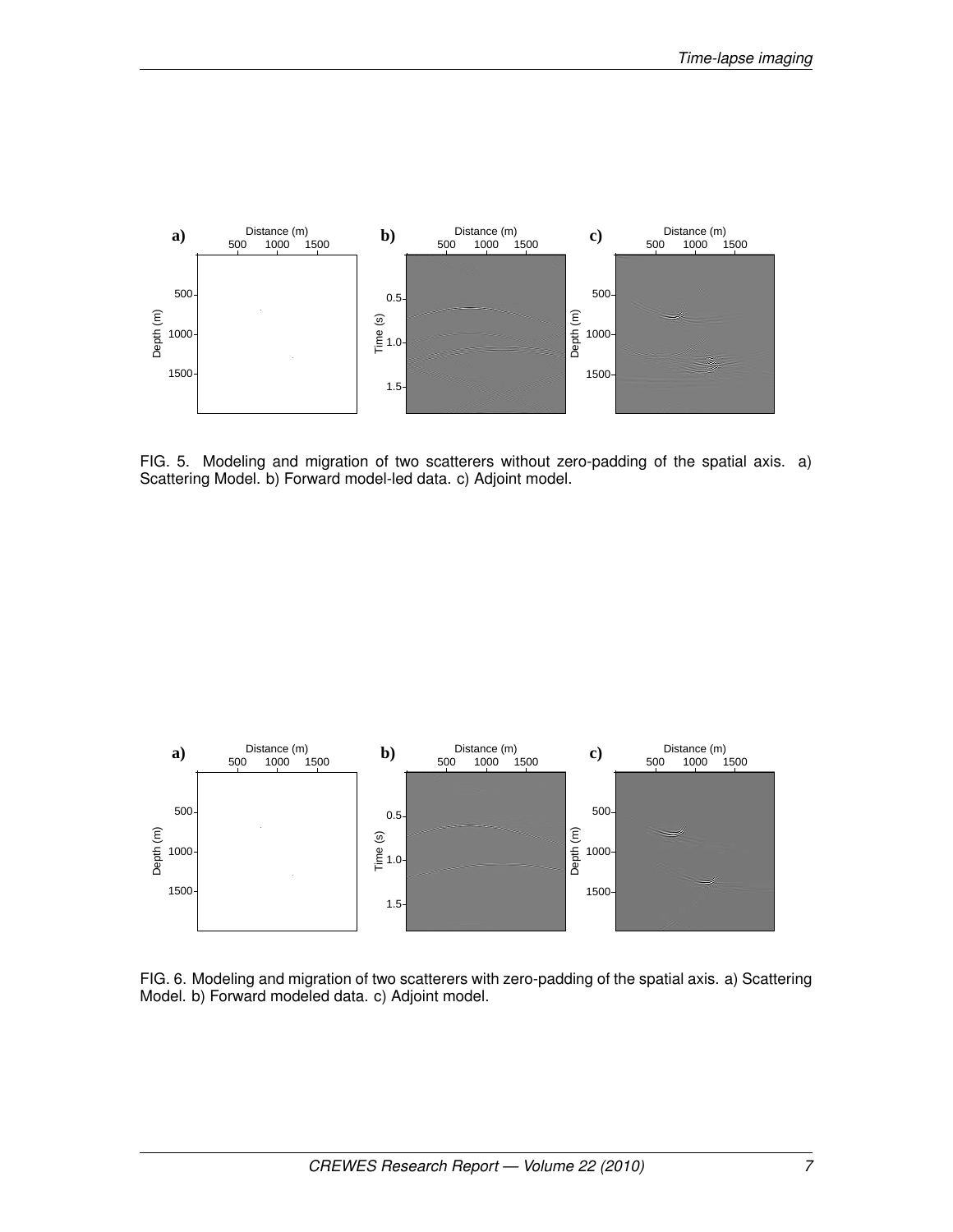

FIG. 7. Modeling and migration of a fault-like structure. a) Scattering Model. b) Forward modeled data. c) Adjoint model.

shots can be summed up to make final adjoint model.

## Time-lapse migration of difference data

Here, we provide a simple least-squares shot-profile migration example for difference data of a synthetic time-lapse survey. Figures 8a and 8b show the velocity models used for the base and monitor surveys, respectively. The model consists of two layers with velocities 1500 and 2500 m/s for the top and bottom layers, respectively. In the base survey the boundary is located at the depth equal to 200 m while in the monitor survey it has been relocated to the depth of 300 m. We applied the forward modeling using finite difference method to create the data associated with the base (Figure 9a) and monitor (Figure 9b) surveys. The sources is located at  $(x_s, z, s) = (0, 50)$  for both base and monitor surveys. Also, the receivers are located at the depth equal to 50 m. Figure 9c shows the wavelet used for producing the synthetic data.

Figure 10a shows the difference between the modeled data for base and monitor surveys. Figure 10b shows the result of least-square shot-profile migration applied on the difference data. The derived adjoint model has the reflecting boundaries at right depth. However, the resolution is reduced at horizontal locations fur from the horizontal location of the source. Utilizing more shots acquired on the surface can resolve the reflectors with high accuracy in the adjoint model.

## DISCUSSION AND FUTURE WORKS

It is a main concern that the computational costs of time-lapse survey migration can be very expensive. In fact, the process of joint migration of time-lapse surveys will require individual migration and de-migration of each surveys plus intermittent steps needed for spatial and temporal regularizations. Therefore, it is desirable to design a fast and efficient imaging technique that only focus on specific targets of interest. A new signal processing tool called cross-wavelet transform (Grinsted et al., 2004) which is used to highlight the similarities as well as the differences between two specific data sets can be considered as a proper candidate for this task. This transform can also be replaced by the Fast Generalized Fourier Transform (FGFT) (Naghizadeh and Innanen, 2010) in order to account for spatial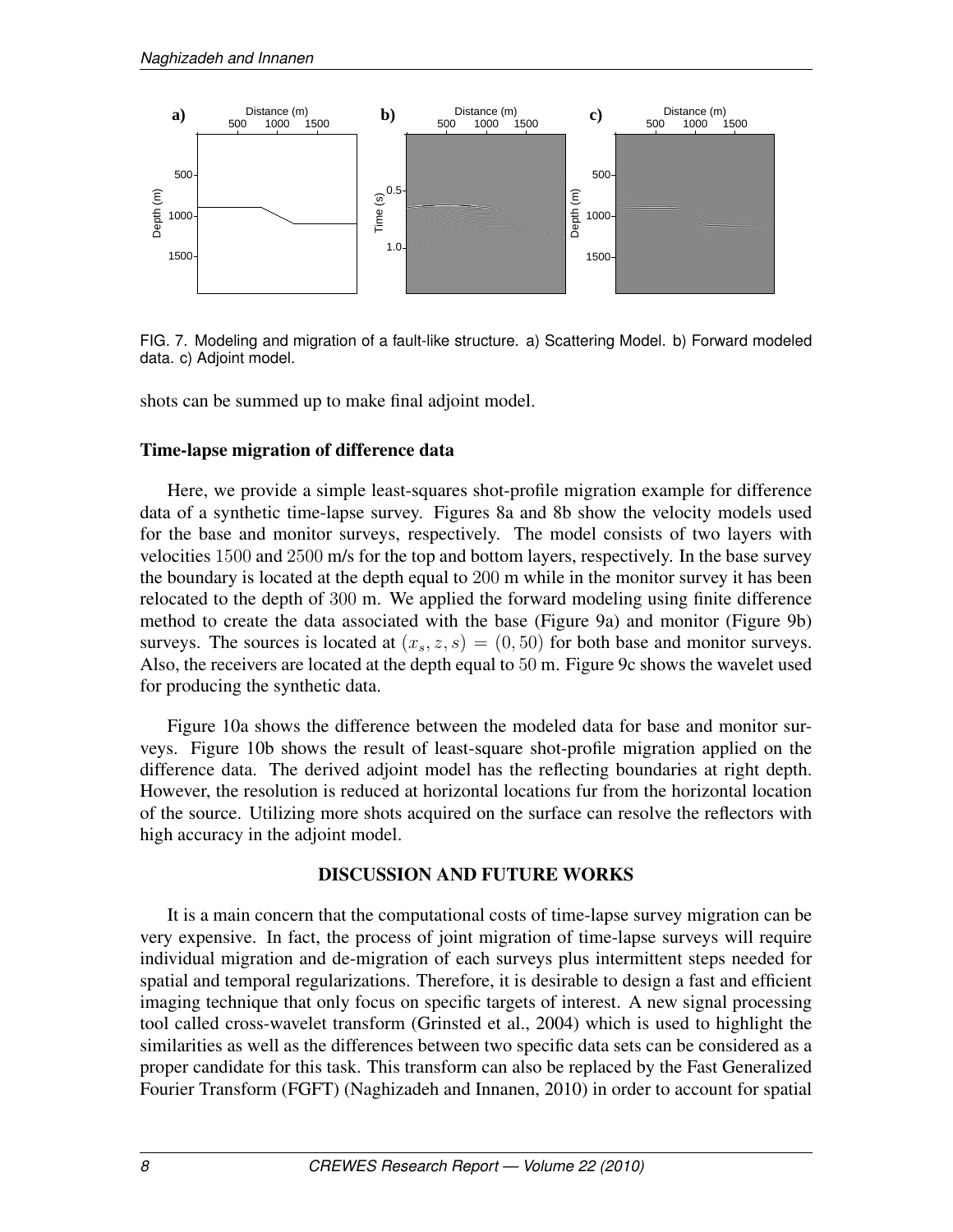

FIG. 8. a) Velocity model for base survey. b) Velocity model for monitor survey.



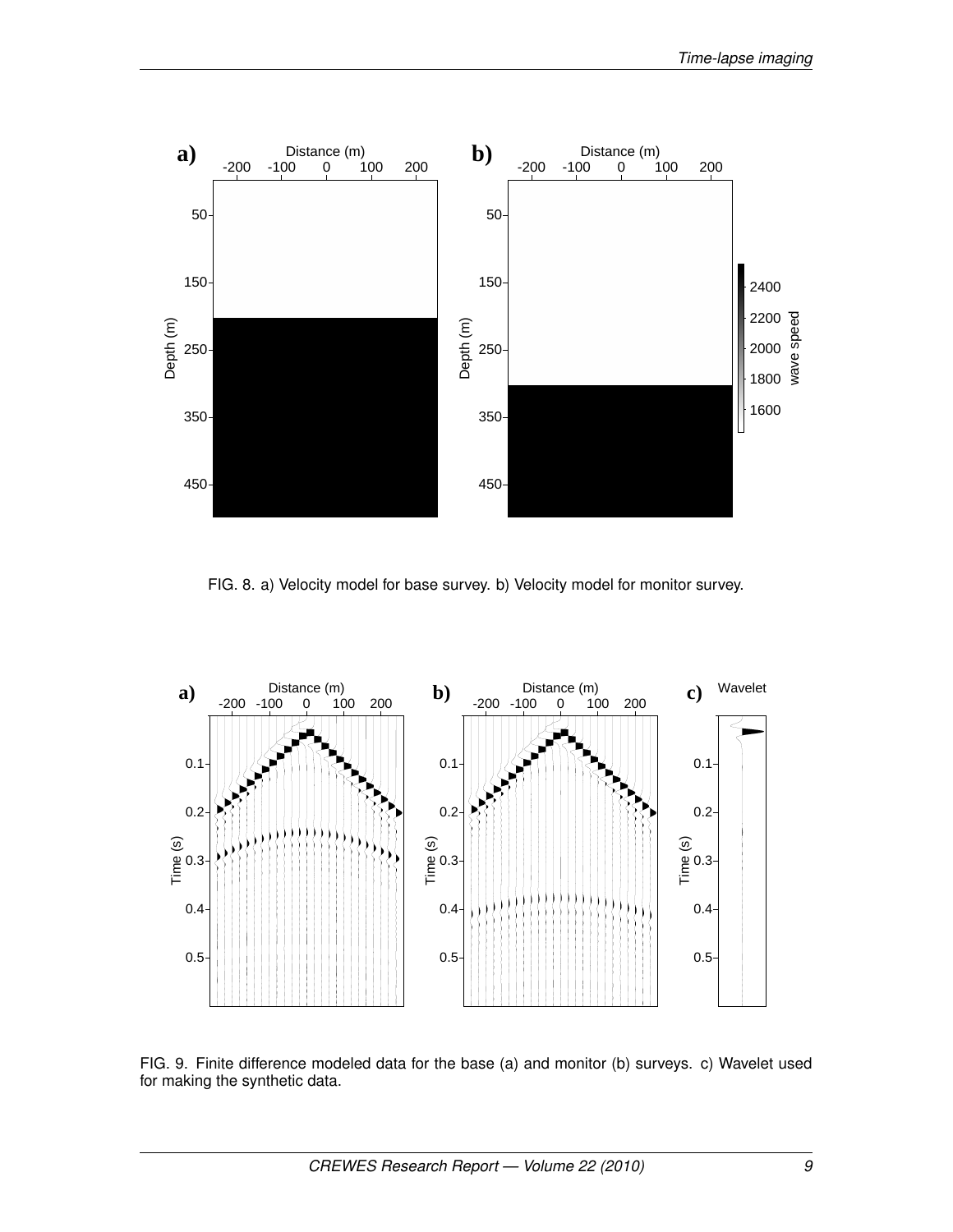

FIG. 10. a) The difference section between the base and monitor surveys. b) Migrated data using the least-squares shot-profile migration.

and temporal non-stationarity of the time-lapse seismic data.

The geometry of various time-lapse surveys often differs for base and monitor surveys. This can turn into a big problem since the main purpose of time-lapse surveys is to detect the differences only caused by the changes in the parameters of subsurface rather than acquisition mismatches. Therefore, it might be necessary to use robust interpolation methods to synthesize one of the surveys with the same geometry of another survey. There are several robust and efficient seismic data interpolation methods which can be used for this purpose (Naghizadeh and Sacchi, 2007, 2009, 2010).

# CONCLUSIONS

Least-squares shot-profile migration is used for imaging the difference data between the base and monitor surveys in time-lapse studies. The algorithm contains forward (demigration) and adjoint (migration) operators which allows the usage of conjugate gradient method. The proposed method can be used for both data differences as well as joint inversion of multiple surveys. Proper spatial and temporal regularization terms such as smoothness or sparseness constraints can be incorporated into the algorithm to obtain a robust solution. The algorithm has a high computational costs which can be mitigated by designing a fast and efficient imaging tool. One can utilize new transform domains such as FGFT to ease the plane-wave assumption of migration tools to obtain a fast migration algorithm.